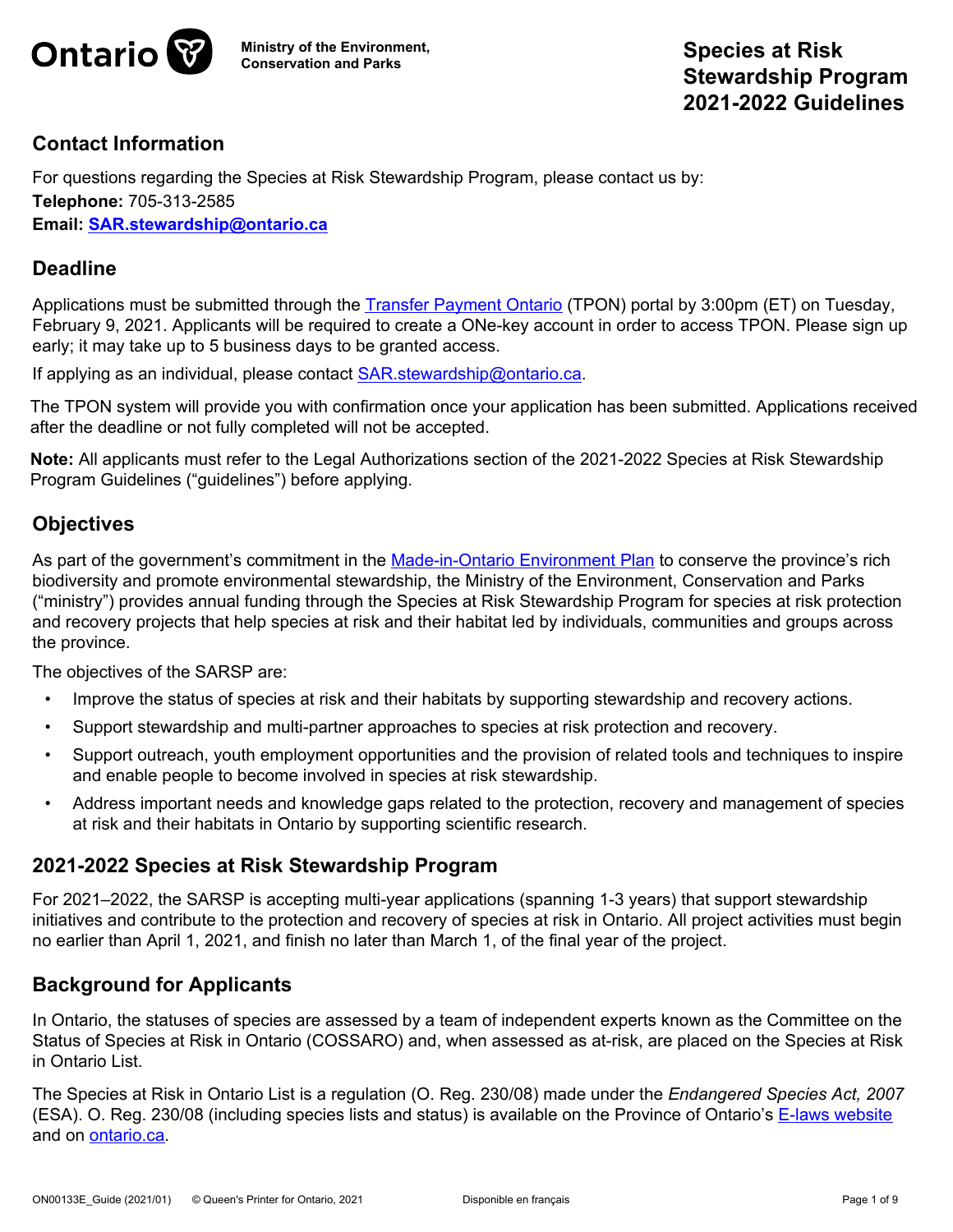Once a species is listed as endangered, threatened or special concern on the Species at Risk in Ontario List, the ministry seeks science advice on the steps that should be taken towards the species' recovery. The advice is presented in **recovery strategies** for endangered and threatened species and **management plans** for special concern species.

The ministry responds to the advice in recovery strategies and management plans by developing a species-specific policy known as a **government response statement (GRS)**. These statements identify the provincial recovery goal and summarize the actions the government intends to take or support to help protect and recover each species.

Generally, no later then five years after the GRS is published, the ministry will publish a **review of progress** that summarizes the progress made towards the protection and recovery of a species.

All SARSP project applications must demonstrate how they consider the most current and relevant provincial recovery documents. If a species has an Ontario government response statement, applications need to address the actions identified in the GRS (not the recovery strategy or management plan). Also, if a review of progress exists for the target species, applicants may find additional information and advice on what actions have already been accomplished or what actions could use more attention. It is important that applicants review and reference the most current provincial documents.

# **Species Recovery Documents**

To access the following **provincial** recovery documents, please refer to the [Species at Risk in Ontario List](https://www.ontario.ca/page/species-risk-ontario) and select the appropriate species:

- COSSARO assessment report
- Recovery strategy
- Management plan
- Government response statement
- Review of progress

# **2021-2022 Priorities**

Although all project applications that target species listed as extirpated, endangered, threatened, or special concern on the Species at Risk in Ontario List are eligible for consideration, targeted SARSP priorities have been established for the 2021-2022 funding year.

Please review the following priorities in detail. We expect the 2021-2022 SARSP to be a particularly competitive year. Applications that fail to address any of the 2021-2022 priorities will be considered for funding after applications that address priorities.

#### **1. Species Specific Priorities**

Projects that address **high priority** actions as outlined in the relevant draft or final GRS for the species listed below:

- Blue Ash
- Branched Bartonia
- Butler's Gartersnake
- Jefferson Salamander and Unisexual Ambystoma (Jefferson Salamander dependent population)
- Lake Huron Grasshopper
- Massasauga (Carolinian population)
- Northern Bobwhite (under the focus area of Survey and Monitoring)
- Piping Plover (under the focus area of Management and Awareness)
- Purple Twayblade
- River Darter (Great Lakes-Upper St. Lawrence populations)
- Spiny Softshell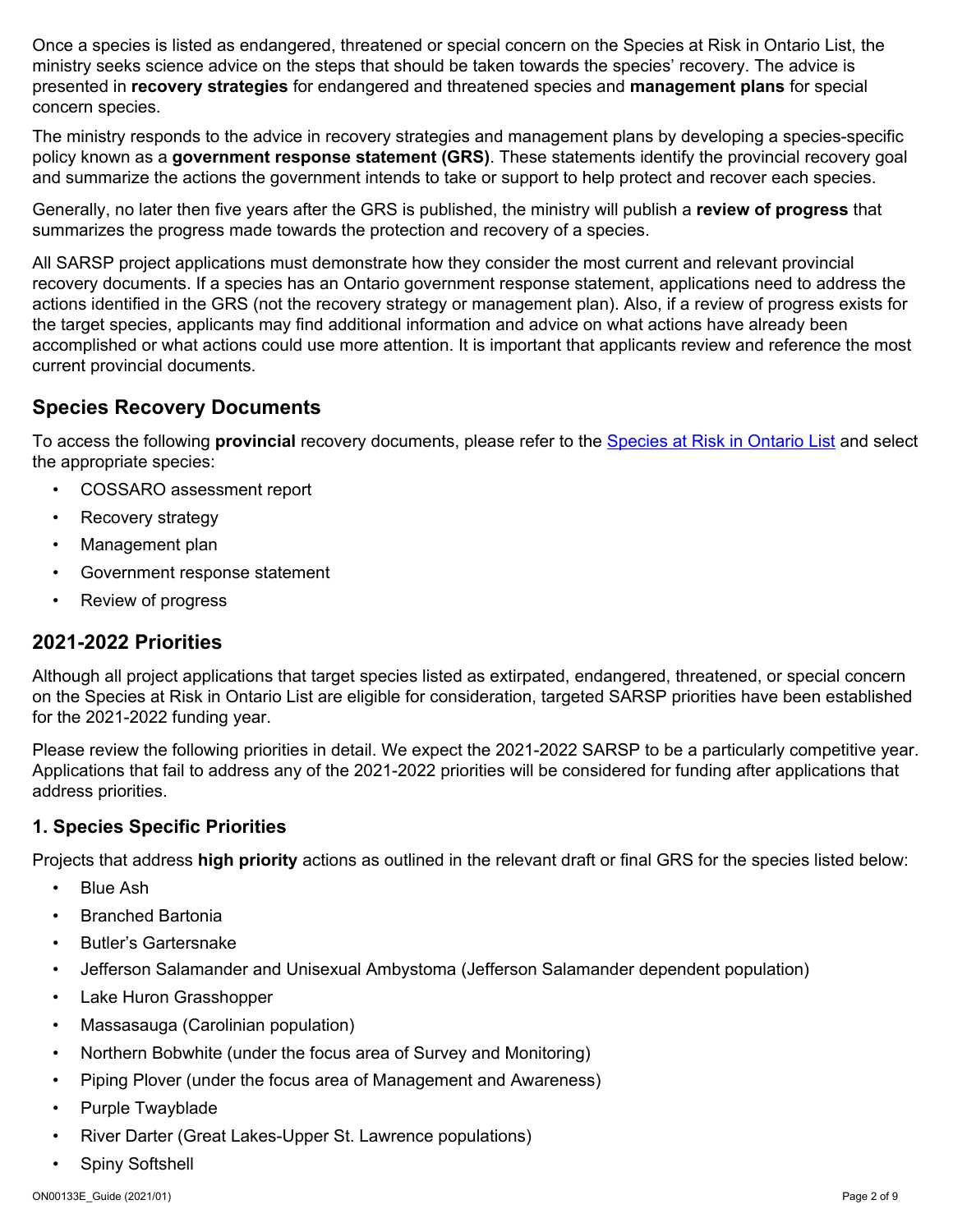# **2. Filling Knowledge Gaps**

• Development and/or implementation of standardized survey protocols and monitoring programs for species at risk bumble bees, lady beetles, riverine dragonflies and snails. The species' GRSs should be consulted to ensure alignment with supported actions. Where appropriate and feasible, development of multiple and/or combined protocols and programs should be completed.

#### **3. Stewardship Projects that Address the Threats and Needs for Species at Risk outlined below**

- a. Development, distribution and promotion of Best Management Practices (BMPs) for the planning and implementation of prescribed burns to assist species recovery and minimize adverse effects for species at risk. Priority should be given to species that have an action identifying prescribed burns in a GRS.
- b. Determine density thresholds for roads and other linear features and/or research the effectiveness of techniques and develop recommendations for the decommissioning and restoration of roads and other linear features in Ontario's Caribou (Boreal population) Ranges to support the species' persistence.
- c. Appropriate removal and/or control of invasive species for species at risk recovery if this has been identified in a GRS and there is evidence that invasive species are a direct and significant threat to the species at risk at the immediate site.
- d. Mitigate threats of pathogen spillover or use of pesticides (for example, neonicotinoids) to species at risk bumble bees, by implementing and monitoring the effectiveness of BMPs in areas surrounding the species.
- e For Little Brown Myotis, Northern Myotis and Tri-colored Bat:
	- Conduct research to increase knowledge of the species' habitat (for example, overwintering habitat characteristics, summer roosting/foraging habitat characteristics, migratory routes and important stopover locations and range, spatial distribution of habitat types).
	- Working collectively with industry (for example, mining, aggregates, forestry, problem/nuisance wildlife removal, agriculture, wind power) develop, implement, evaluate and promote BMPs to minimize the impacts of industry activities and operations on the species and their habitat.

#### **4. Ecosystem Priorities**

• Targeted habitat stewardship and threat reduction in savannah, alvar, dune and Great Lakes coastal wetland ecosystems that support endangered and threatened species.

# **Eligibility**

# **Eligible Applicants**

Successful applicants must be legal entities. For example, applicants may be:

- Academic institutions
- **Businesses**
- Conservation Authorities
- Indigenous communities/organizations
- Individuals
- Municipal and local governments
- Non-government organizations

#### **Non-Eligible Applicants**

- Provincial government ministries and agencies
- Federal government departments and agencies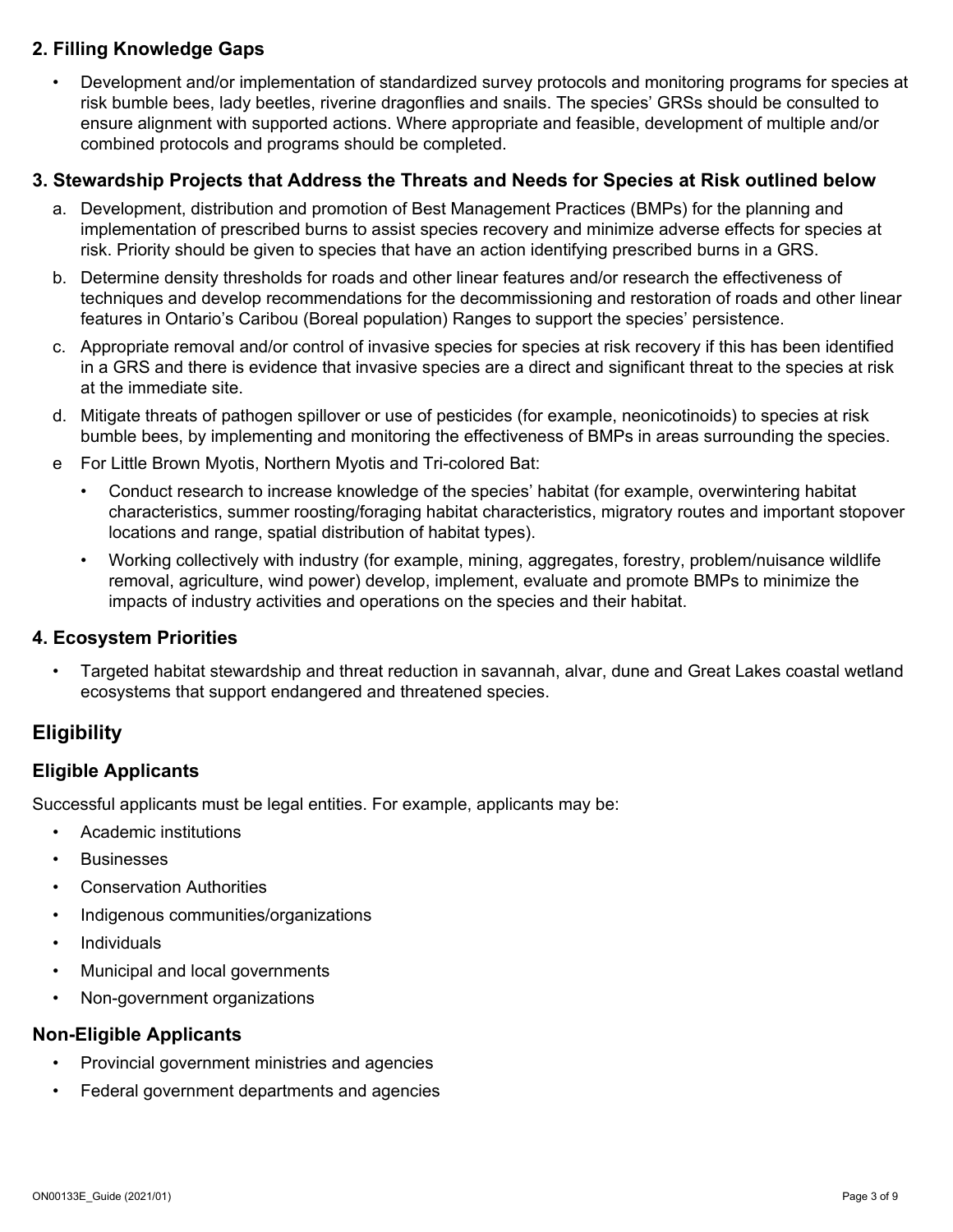# **Eligible Activities**

To be eligible for the SARSP, project applications must target species on the Species at Risk in Ontario List listed as:

- extirpated
- endangered
- threatened
- special concern

All project activities must be of benefit to an Ontario species at risk and should fit into at least one of the categories listed below. Examples of eligible activities are included for each category.

#### **Habitat Management/Restoration**

- Shoreline restoration, or wetland creation
- Prescribed burns to manage tall grass prairie for species at risk (SAR
- Reconnecting core SAR habitat by planting habitat corridors
- Creation/installation of SAR habitat features such as hibernacula or nesting sites

#### **Survey, Inventory or Monitoring**

- Conducting species and/or habitat monitoring
- Conducting species' inventories (for example, presence/absence/abundance surveys) for newly-listed SAR or within areas that have not been previously inventoried
- Assessing the effectiveness of stewardship activities through monitoring

#### **Outreach and Education**

- Outreach activities that increase awareness and knowledge about SAR, and encourage stewardship actions to targeted audiences or areas
- Developing public and/or industry engagement plans that promote the best actions to benefit SAR
- Promoting BMPs that minimize impacts on SAR and their habitats during land or resource use
- Delivery of information sessions for targeted audiences (for example, landowners, farmers, industries, Indigenous communities, youth) to increase awareness and knowledge of SAR and stewardship
- Preparation of brochures, fact sheets and publications, and other communications media

#### **Direct Threat Mitigation**

- Development and/or implementation of BMPs to minimize impacts on SAR and their habitats during land or resource use
- Implementation of features that reduce, mitigate or eliminate threats to SAR such as exclusion fencing or eco-passages

#### **Research**

- Filling biological knowledge gaps to inform species' recovery
- Assessing the effectiveness of stewardship activities using scientific rigour

#### **Local and Traditional Ecological Knowledge**

• Gathering, sharing, or incorporating local and traditional ecological knowledge of SAR and their habitats

#### **Other**

- Development of local or regional plans to conduct stewardship actions to protect and recover SAR and their habitats
- Development of site-specific habitat management plans for targeted SAR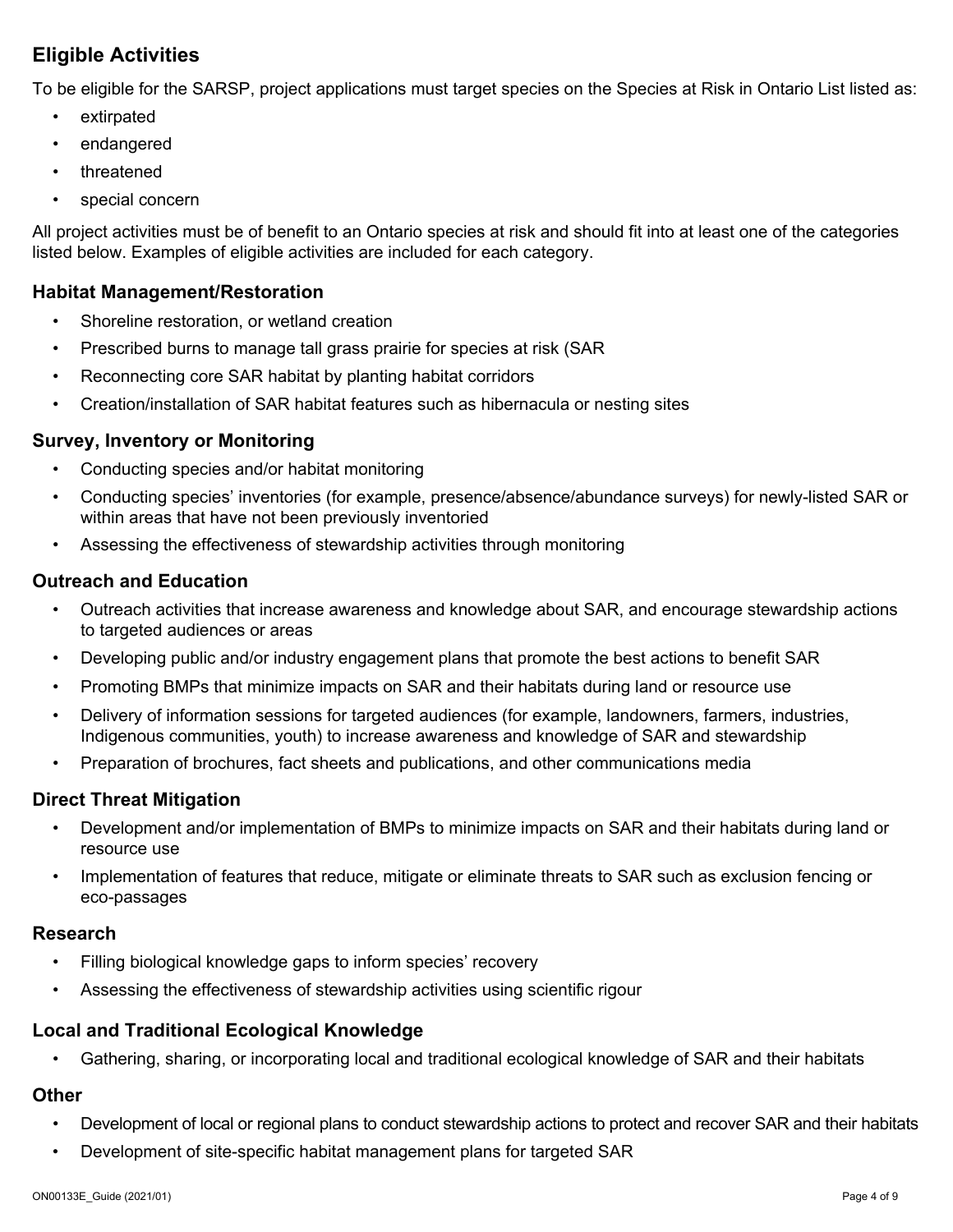**Note:** All project applications will require an evaluation component to measure project success and effectiveness. Please refer to the SARSP Application 2021-2022 for more details. Where appropriate, outreach and awareness project applications must have a targeted plan and a specific evaluation component to measure changes to levels of awareness, values, behaviours and/or actions. Project applications must avoid duplication of existing products (for example, existing best management practices document or survey protocol).

# **Additional Considerations**

- Applicants should consult species experts and partners for advice in developing project applications.
- If proposing to work in a provincial park or conservation reserve, please contact Ontario Parks at [PASCIENCE@ontario.ca.](mailto:PASCIENCE@ontario.ca)
- Projects or studies that are required by law are not eligible, including activities that are being undertaken to fulfill legal requirements or conditions identified in an ESA authorization or regulation.
- Projects focusing on multi-species, ecosystems or single-species will all be considered for funding.
- While provincial and federal governments may, in certain circumstances be able to support projects through in-kind and financial contributions, they are not able to receive any direct funding from an approved SARSP project.
- Applicants are responsible for obtaining landowner permission to access private property to undertake proposed activities.
- In the context of most projects, successful applicants are strongly encouraged to submit species observation records and habitat information to the Natural Heritage Information Centre (NHIC).
- The Government of Ontario is not bound to act based on any findings that are produced during a project. Any mapping products that result from a project are for the voluntary use of stewardship organizations only. The methods and results of a project will not necessarily be endorsed by the ministry nor the Government of Ontario for use in future SAR habitat identification or land use decisions.

# **Eligible Costs**

The following expense categories are eligible for funding. Please refer to the 2021–2022 SARSP application form and accompanying budget table spreadsheet for further details of each expense category.

- **Staff:** includes wages and mandatory benefits for staff that will be directly involved in the implementation of the project. Project management costs, such as oversight, planning, and accounting are excluded from eligible staff costs, but may be included under Support Services or Indirect Costs of Research (see below). If you are a consultant or consulting company applying for Species at Risk Stewardship Program (SARSP) funding it is important that you itemize your project costs by the budget categories provided. Rates that include costs other than wages (for example, oversight, travel) must be broken-out and included in the relevant categories listed below rather than captured under staff.
- **Goods:** includes materials and supplies required for the project.
- **Services:** includes third party costs such as a contractor to excavate a wetland or a design company to develop communication materials. Costs for some types of services may include reasonable disbursements in addition to fees if commonly charged for such types.
- **Consultants:** includes third party advice or expertise. Consultant costs may include reasonable disbursements in addition to fees if commonly charged for such consulting services. However, funds may not be used for costs that would otherwise be ineligible or beyond reasonable limits set by the program (for example, travel and hospitality limits). If you are a consultant or consulting company applying for SARSP funding, you must itemize your project costs by the budget categories provided. This category is only for third party advice or expertise.
- **Transportation:** may include transportation for meetings or events for project staff, contractors or meeting/ event attendees. Funded amounts must align with the [Ontario Government's Travel, Meal and Hospitality](https://www.ontario.ca/page/travel-meal-and-hospitality-expenses-directive-2020)  [Expenses Directive.](https://www.ontario.ca/page/travel-meal-and-hospitality-expenses-directive-2020) Transportation costs will be by the most practical and economical method.
- **Accommodation**: may include appropriate/economical accommodations for meetings or events for project staff, contractors or meeting/event attendees.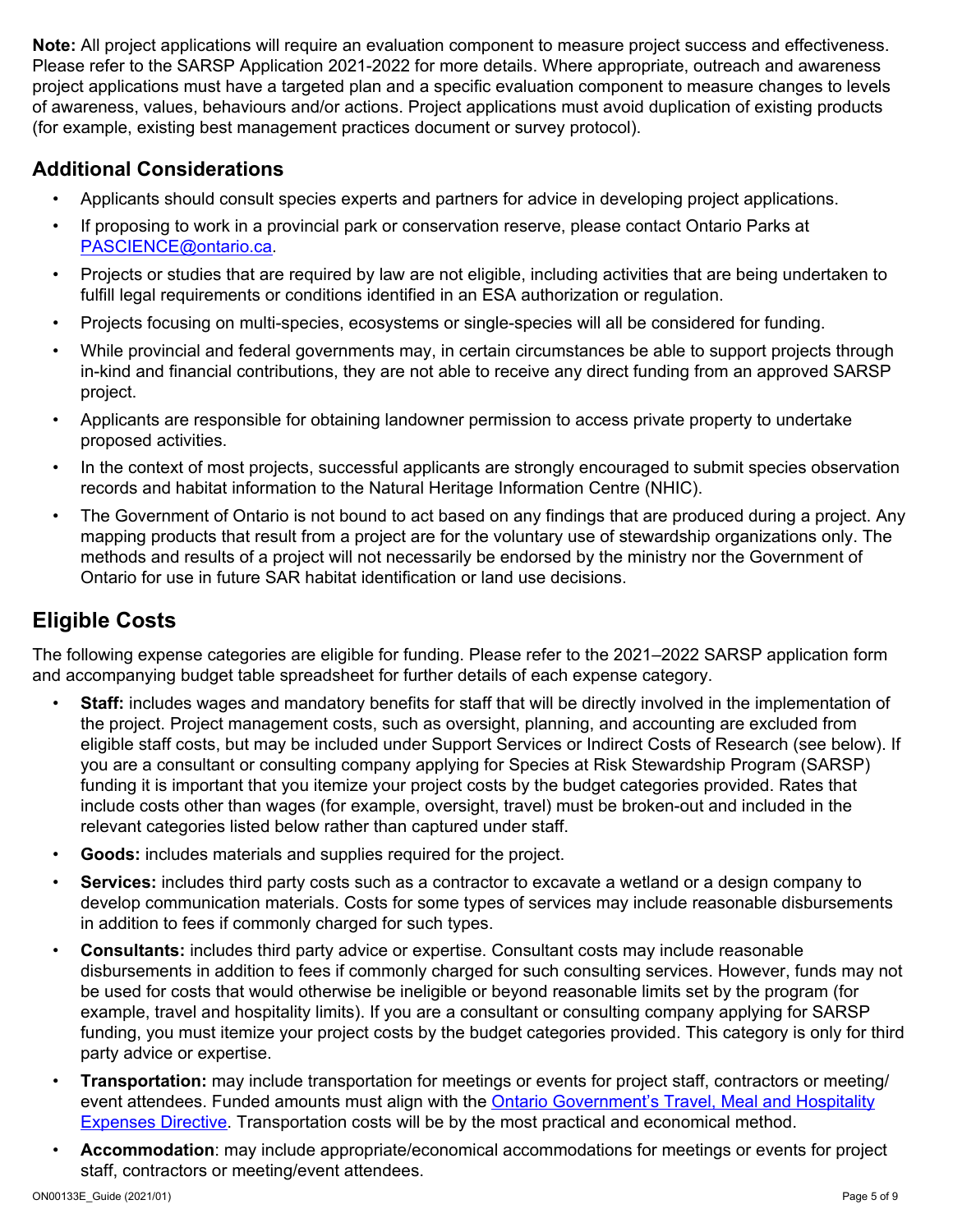- **Food and beverage:** may include costs for food or beverages during project meetings/events held with the public. Costs must be calculated according to the rates in the Ontario Government's Travel, Meal and [Hospitality Expenses Directive.](https://www.ontario.ca/page/travel-meal-and-hospitality-expenses-directive-2020) Collecting and retaining itemized receipts to verify the expenditure will be required. Funds requested under this budget category may not be used for: non-meal food and beverages; alcohol; meals when the travel period is less than 5 hours, or meals during travel when travel is a part of the regular job duties of the staff or contractor.
- **Hospitality-public meetings/events**: may include costs for food or beverages during project meetings/ events held with the public. Costs must be calculated according to the rates in the Ontario Government's [Travel, Meal and Hospitality Expenses Directive.](https://www.ontario.ca/page/travel-meal-and-hospitality-expenses-directive-2020) If funds are being requested to pay for non-meal food and beverages (for example, coffee, water, snacks) during public project meetings or events the amount cannot exceed \$5 per day per person for a half-day public meeting/event or \$10 per day per person for a full day public meeting/event. Collecting and retaining itemized receipts to verify the expenditures will be required. Funds cannot be requested for alcohol.
- **Equipment/capital item rental:** the province may approve the purchase instead of the rental of equipment or capital items if: (i) the equipment or capital item is being used on multiple occasions throughout the project; (ii) total rental costs are greater than the one-time purchase cost; and (iii) without the project, it is unlikely that the recipient would purchase the equipment or capital item.
- **Administration expenses:** administration expenses are comprised of disbursements such as postage/ courier charges, photocopying charges, office supplies, and financial institution service fees incurred in carrying out the project. Funds may not be used for avoidable financial institution service fees (for example, NSF charges). For clarity, administration expenses do not include items such as salary and wages, rent, travel, accommodation and meal expenses, computers, legal fees, audit fees, engineering fees, and other professional fees.
- **Support services**: includes the time spent by staff in human resources, finance, information technology, and communications departments providing administrative support that can be reasonably attributable to the project. Project managers that have a key role in project implementation are not included and key project participants are not included under support services. However, managers/positions that are solely involved in the oversight and planning of the project (such as principals, executive directors, academic supervisors) should be included under support services.
- **Indirect costs of research:** includes costs that are part of the normal operations of an applicant's organization, but which can be reasonably attributable to the project. These costs may include maintenance and repair of equipment used for the project, building operating costs caused by the project (for example, lights on after hours), materials used in operating research equipment, library holdings acquired for use in the project; salaries of employees providing administrative support for time spent supporting the project (for example, research departments, financial, human resources, administrative services, regulatory bodies, purchasing offices).

#### **Requested funds for administration expenses, support services and indirect costs of research combined cannot exceed 10% of total funds requested from the SARSP.**

**Note:** Funding from the ministry may be applied to the non-refundable portion of HST only. The ministry will not reimburse for HST beyond the approved project amount.

# **Assessment Criteria**

- **General** 
	- Applications must be completed in full and align with the 2021–2022 SARSP Guidelines to be considered.
	- Applicants should not assume that reviewers are familiar with their past work. Applicants must ensure that they outline how proposed activities build on past work (if applicable). Projects can only be evaluated on what is included in the application.
- Value of the project to species protection and recovery
	- Proposed activities address identified protection or recovery actions as outlined in government response statements (GRS). If a species does not yet have a GRS, proposed activities need to address actions identified in relevant recovery strategies or management plans.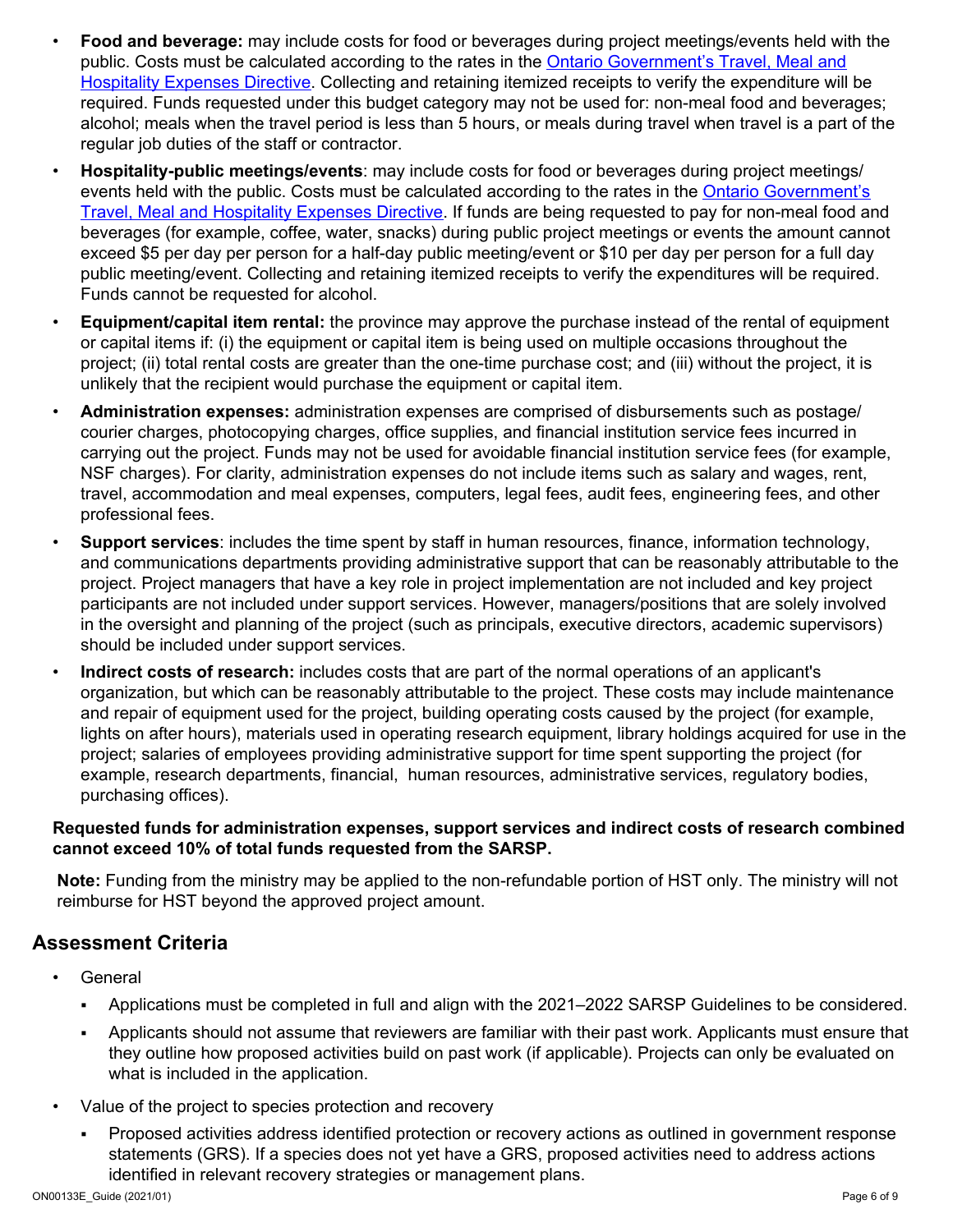- Activities will directly benefit targeted species at risk, their habitat and/or the targeted ecosystem.
- Activities are relevant, fill a demonstrated need, and/or address an impending threat.
- Project is part of, links to, and/or complements a larger species recovery or habitat protection initiative.
- Project design and partnerships
	- Project is feasible and work plan is detailed.
	- Objectives, design and methods are practical, appropriate and scientifically sound.
	- Numerous partners are engaged in and support the project (partnerships/collaboration are used to maximize available resources and knowledge).
	- Project budget is detailed and appropriate for scope of work.
	- Multi-year requests show a demonstrated need, subsequent years build on previous years.
	- Amount of matching funds/support from other sources has been identified.
- Additional project considerations
	- Performance measures and evaluations are built into the project to assess the effectiveness of the activities.
	- Applicant has proven experience, expertise and capacity to complete the project.
	- Efficiencies realized through use of existing materials and established BMPs, or an innovative or creative approach.
	- Project will contribute to broader biodiversity health and/or landscape-level stewardship.
	- Likelihood for long-term benefits and continued work through established partnerships.
	- Application is easy to understand and follows all outlined criteria.
	- Alignment of the proposed activities with the annual SARSP priorities.

# **Other Contributions or Funding**

Project applications that include other contributions (in-kind and financial) from a variety of sources are encouraged. Other funds can either be matching dollars, in-kind donations, or a combination. The amount of other funds is a criterion that will be evaluated when applications are reviewed, whereby project applications with other (and matching) dollars will be evaluated more favourably than those with in-kind donations. If applicants indicate in-kind contributions, they are required to describe how they are valued. Land values cannot be used as in-kind matching funds.

# **Multi-Year Projects**

For the 2021-2022 funding year, the SARSP may consider multi-year projects for up to three years of funding. Multi-year requests are evaluated on demonstrated need and how subsequent years build on the previous year.

Payments are subject to the terms and conditions of the agreements and will require interim and final reporting, which are satisfactory to the ministry, for payment.

# **Notification**

All applicants will be notified in writing of the outcome of their application. Applicants cannot proceed with a project on the expectation that it will be funded under the SARSP without an executed agreement by the ministry. Following project approval, all applicants are required to enter into a transfer payment agreement with the Province to be eligible to receive funds.

# **Agreement and Payment**

Successful applicants will be required to enter into a transfer payment agreement which includes the terms and conditions of acceptance, expenditure and reporting requirements.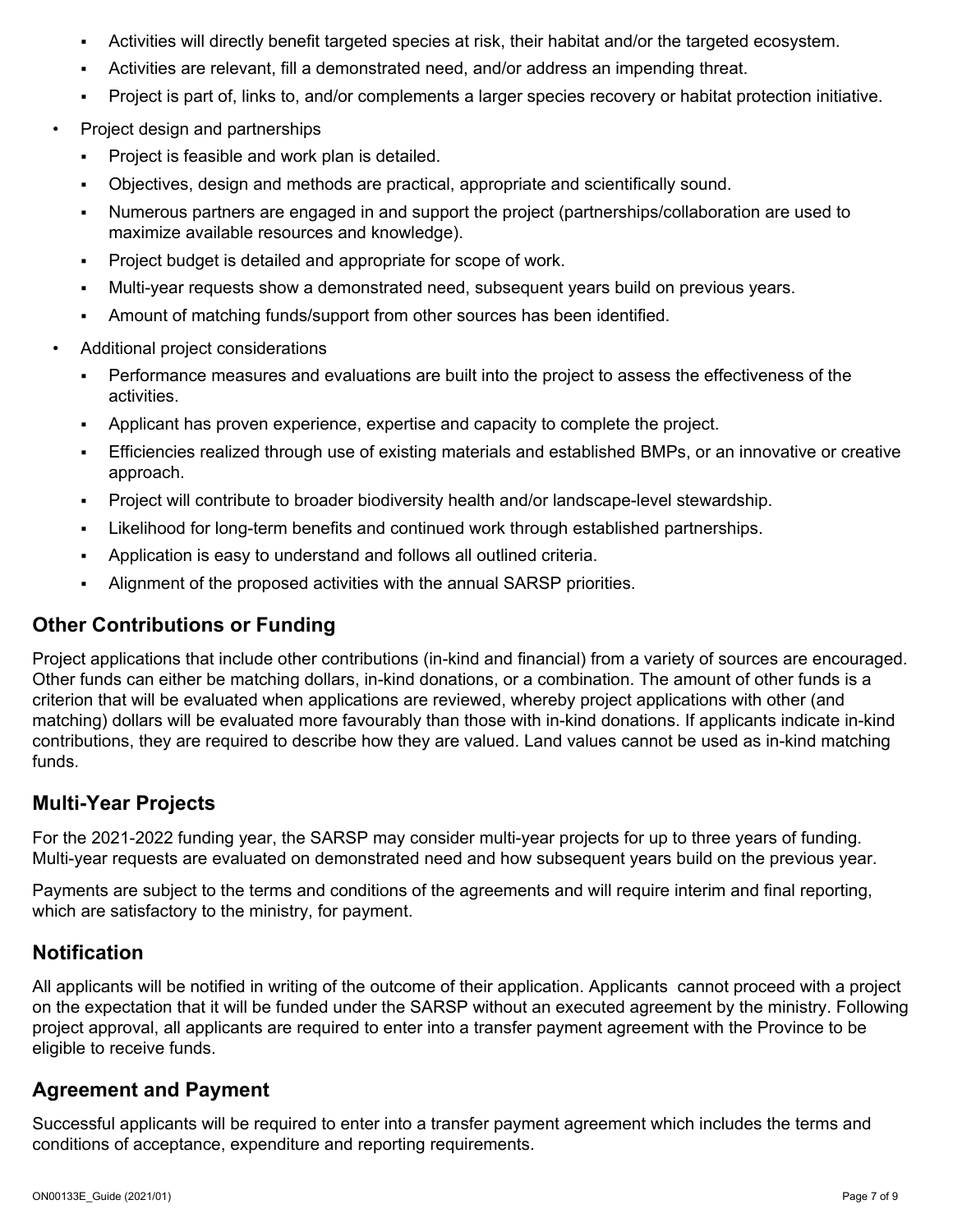The terms and conditions of the funding will be set out in detail in the transfer payment agreement. Generally, those terms and conditions will be consistent with the following:

- Payments will be made following the completion of milestones, and ministry approval of required project reporting. An initial payment may be available upon signing of the transfer payment agreement.
- For single-year projects, the final date to submit all final reporting and financial documentation is **March 1, 2022**. For multi-year projects not in their final year, an interim report with financial documentation is due March 1 of each year of the project.
- Applicants approved for funding will be required to submit certificates of insurance to confirm insurance coverage in accordance with the terms of the transfer payment agreement.

If you would like to see an example of the detailed transfer payment agreement before applying, please contact us at [SAR.Stewardship@Ontario.ca.](mailto:SAR.Stewardship@Ontario.ca)

# **Legal Authorizations**

#### **All applicants must review this section before applying.**

#### **Authorizations & Other Requirements**

Applicants are responsible for identifying and obtaining any authorizations required for the project. Projects cannot proceed until the required authorizations are obtained.

The following are authorizations and other requirements that may be required for projects being funded. There may be additional authorizations needed depending on your project. These guidelines are designed to help develop your application as completely as possible. Note that authorizations (for example, permits) do not have to be in place in order to submit your application. However, having an authorization, if required, will enable your project to start on time.

**Disclaimer:** Applicants must note that the following is for illustrative purposes only and does not constitute advice of any kind from the Ministry on how an applicant must comply with any requirements of law. Applicants must not rely on the following information as being a comprehensive list of authorizations or other requirements that may be required for their particular project and should consult with their own legal counsel or other relevant advisors in this regard.

Applicants should also note that the ministry will not give preferential treatment for any authorization issued by the ministry. The ministry is under no obligation to issue authorizations and retains authority to refuse issuing authorizations if it is reasonable to do so, based on the information provided.

If your project involves a species listed as extirpated, endangered or threatened under the ESA, you may wish to contact the Species at Risk Branch of the Ministry at [SARontario@ontario.ca](mailto:SARontario@ontario.ca) for information on whether an authorization under the ESA is required. Early contact with the Species at Risk Branch during your project planning process may enable you to amend your project plan to avoid adverse impacts to species at risk and their habitats and allow you to determine the need for an authorization under the ESA. The Species at Risk branch may be able to provide information on the following:

- i. Whether your project activities may be eligible for a conditional exemption under Ontario Regulation 242/08;
- ii. Whether an ESA 17(2)(b) ("B") permit may be required and will need to be obtained before undertaking the funded activity; or,
- iii. Whether your proposed activity may not require an authorization under the ESA.

All funded projects must avoid and/or minimize adverse effects to species at risk and their habitat. An ESA authorization is not required for activities that do not kill, harm or harass a species at risk, damage or destroy their habitat or otherwise contravene section 9 (species protection) or section 10 (habitat protection) of the Act. For greater detail, please refer to section 9 and section 10 of the [ESA.](https://www.ontario.ca/laws/statute/07e06)

Most activities supported by the SARSP are eligible for the conditional exemption set out in section 23.17(10) of Ontario Regulation 242/08 (General) made under the ESA and therefore would not require a B permit. For information on eligibility for conditional exemptions and the regulatory requirements please consult [O. Reg. 242/08](https://www.ontario.ca/laws/regulation/080242) (General) made under the ESA.